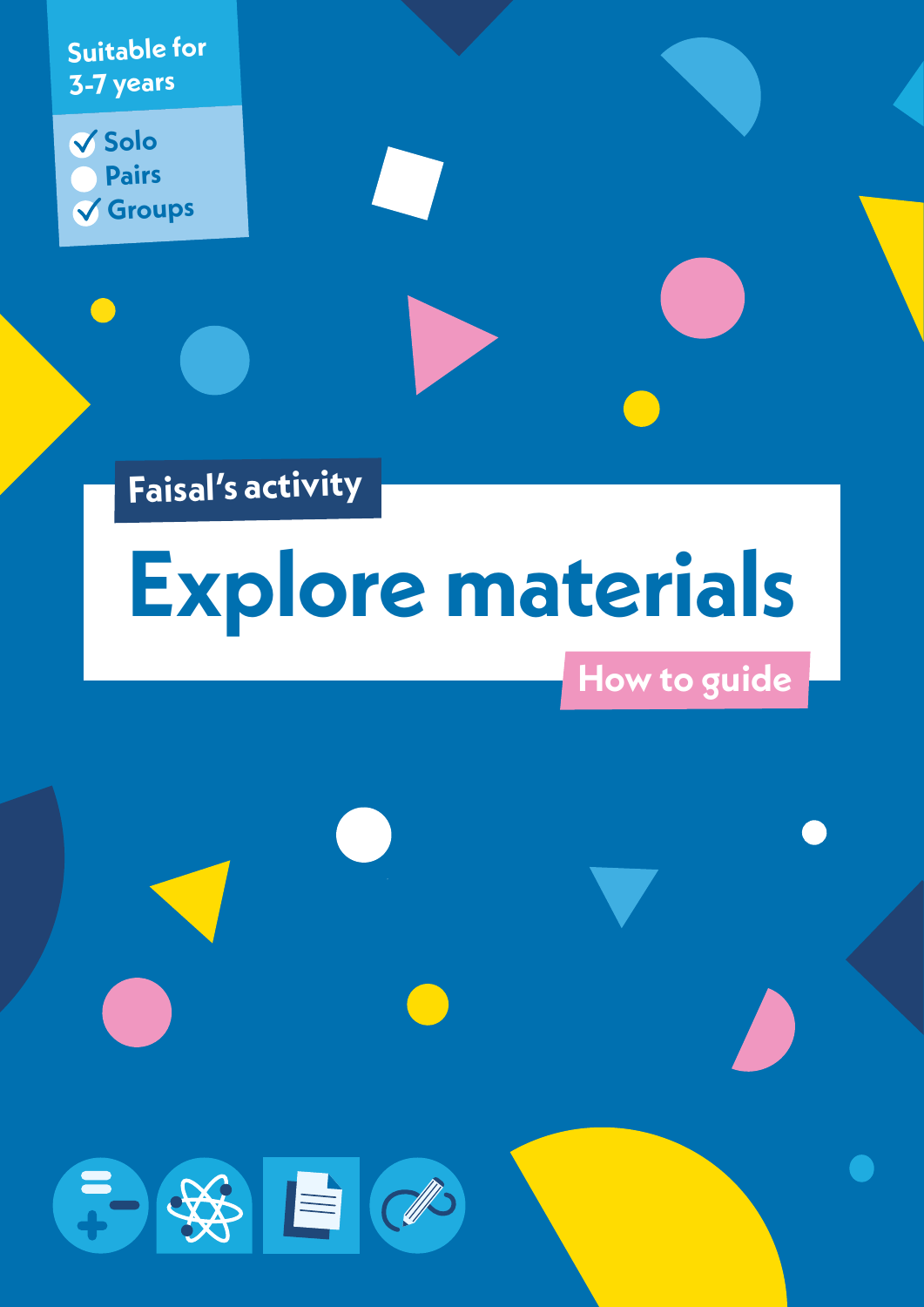# Faisal's activity **Explore materials**





## **Aim**

The aim of this activity is to explore different materials and introduce the idea that engineers not only use lots of different types of material but also design new types of materials as well.





## **Timings**

~10-20 mins per activity (3 stations)

## **Materials and equipment**

- **→** A selection of fabric swatches in different colours
- **→** Masking tape (create a loop add to each piece of fabric to stick the fabric swatches to other things)
- **→** Colour changing bath ducks (optional)
- **→** Two Pyrex containers, one large and another small enough to fit inside it
- **→** Vegetable oil
- **→** Cereal box(es)
- **→** Craft sticks
- **→** Duplo or other blocks (of uniform size) ideally Duplo and base boards
- **→** That's not my X book (any of this set of books)
- **→** Boxes to set up sensory boxes
- **→** Selection of rough and smooth objects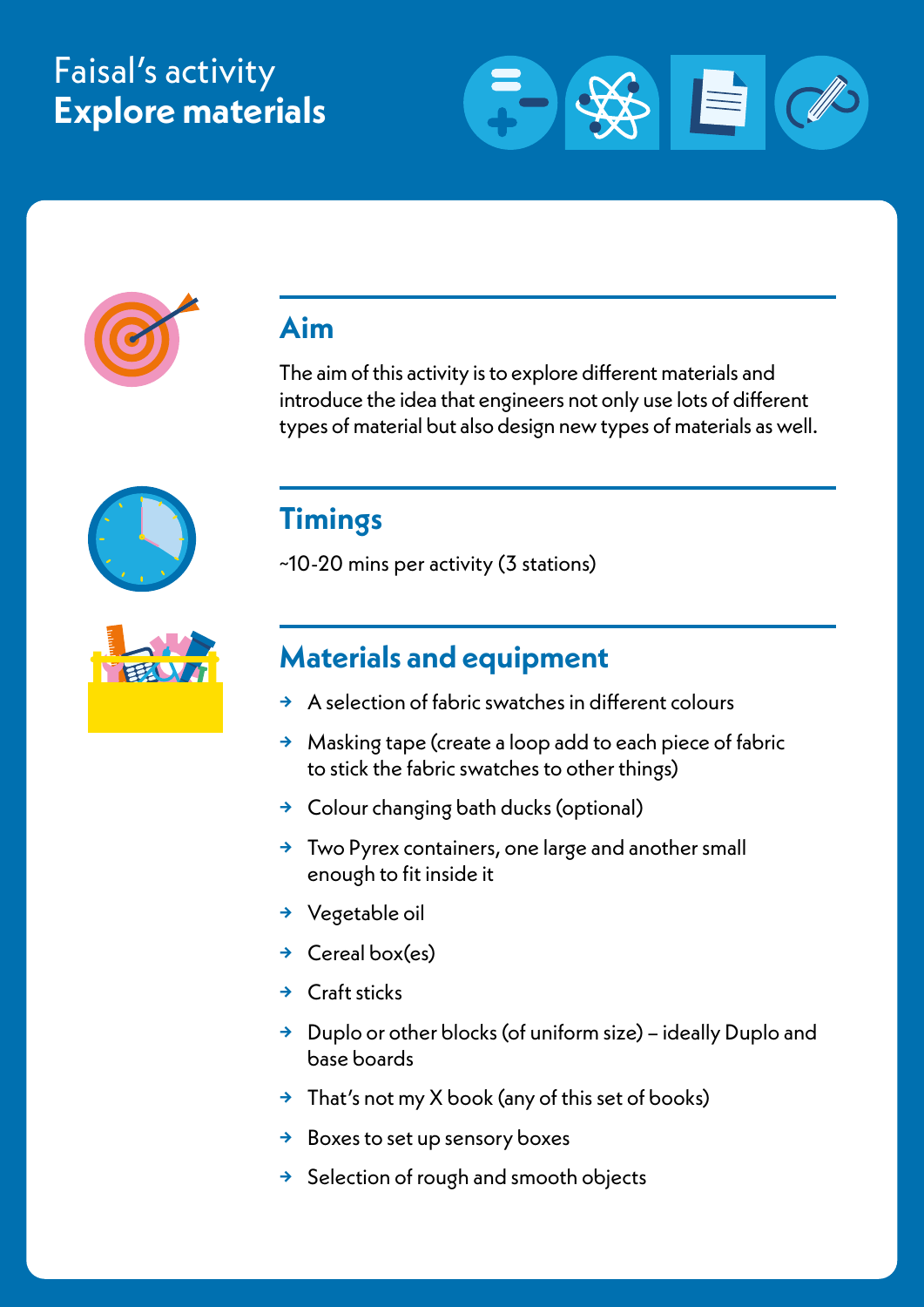

# **Health and Safety**

You know your group of children best so please judge what you think is safe for them. Important parts to note:

- **→** If using colour changing ducks and different water temperature be careful with the warmer temperatures.
- **→** When building the lid with holes in it for the surface mapping ensure an adult pierces the holes and keep sharp objects away from the children.



## **Instructions**

## **Activity 1: Camouflage**

- **1.** Give one child (or group depending on how many children you have) a fabric swatch and ask them to hide it by sticking it to a surface (not allowed to hide it under or in something) within the classroom/play area
- **2.** Ask the others to search for it
- **3.** Repeat to try different colours and for everyone to have a go at hiding
- **4.** Discuss what made it difficult to find the swatch, i.e. the better it was matched to the background colour the harder it was to spot. Give some examples from the animal kingdom of where this hiding strategy is used. National Geographic have a gallery of hidden animals [here.](https://kids.nationalgeographic.com/wacky-weekend/article/hidden-animals)
- **5.** To extend the activity you could ask them to create their own camouflage swatches using paper and paint and try them out
- **6.** An alternative extension would be to talk about the idea of some animals changing colour based on their surroundings – chameleons etc will be this to blend in and be camouflaged – and how engineers have been inspired by this to create colour changing materials, e.g. with bath ducks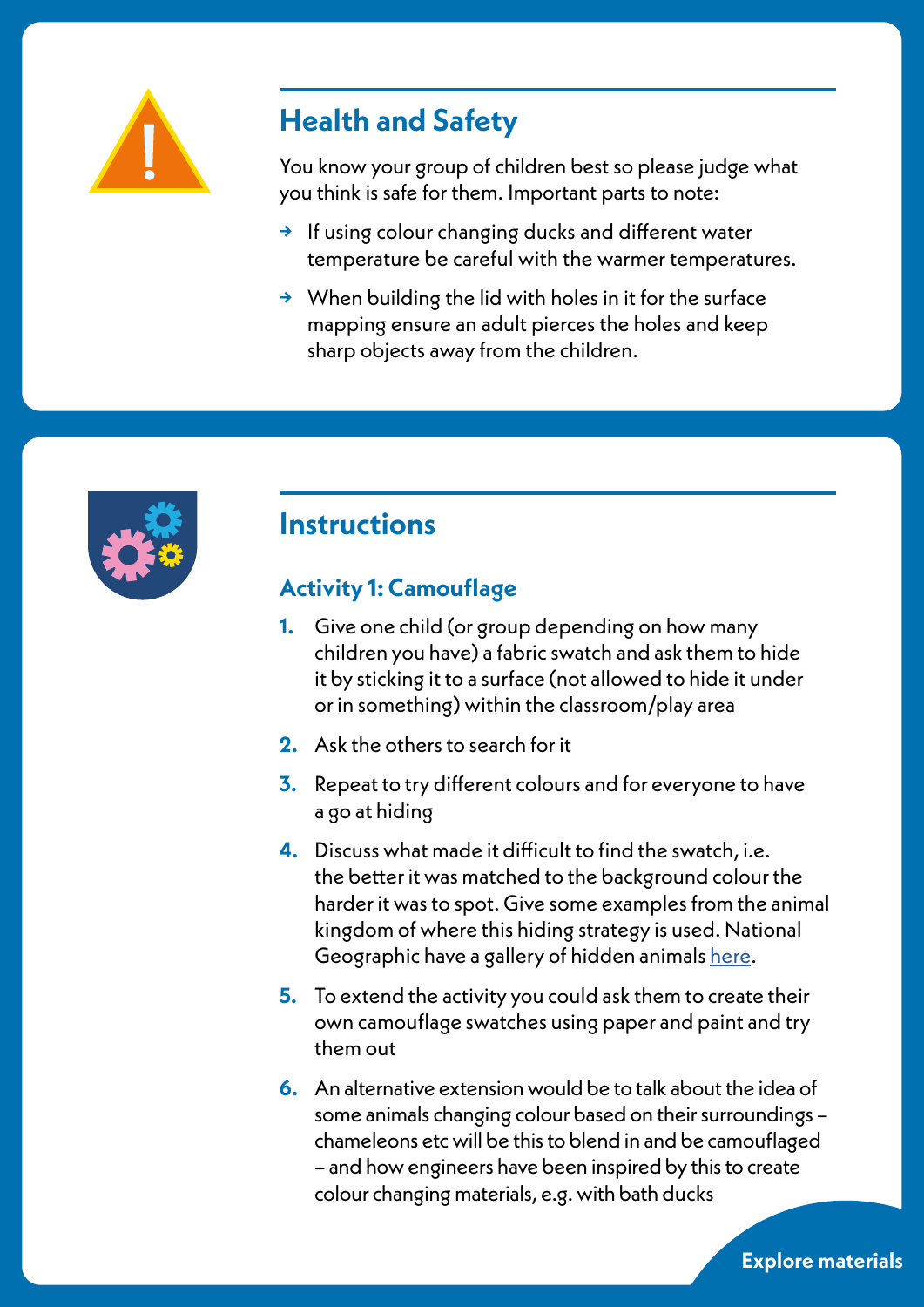that change colour in different temperatures (you could try some out in bowls of water but be careful with hot water)

#### **How camouflage works?**

When something is camouflaged it is difficult to spot because it blends in with the surroundings. Engineers design materials for camouflage for the army, e.g. for uniforms or tanks, and they also try to design materials which can change colour in different settings, like some animals (e.g. chameleon, cuttlefish, octopus) – we might not always want to use the colour change to hide things but it could be useful to tell us something, e.g. a spoon that changes colour if the food is too hot or a bath duck with changes colour if the water is too hot.

. . . . . . . . . . . . . . .

### **Activity 2: Invisible**

- **1.** Read the story Slightly Invisible
- **2.** Demonstrate how we can make things appear invisible with a container, Pyrex bowl and vegetable oil. Fill the large container with oil. Place the smaller container inside making sure to scoop oil into it as you place it in. Alternatively you can add it in and then make it disappear by pouring oil into it .
- **3.** You can also do this with jelly marbles [\(see activity 4 on](https://blog.growingwithscience.com/2012/01/becoming-invisible-from-camouflage-to-cloaks/)  [Growing with Science\)](https://blog.growingwithscience.com/2012/01/becoming-invisible-from-camouflage-to-cloaks/) and to talk about how light moves through water visit Nustem here.
- **4.** Talk about whether it is really possible to make things invisible and how scientists and engineers are actually working on it!

#### **How invisibility works?**

Scientists and engineers are also working on making things invisible. To do this they have to change the surface of materials so that light is guided around the object to be made invisible. Like camouflage this would be good for the army but car manufacturers are also interested – sometimes when we are driving parts of the car make it difficult to see out and spot things, e.g. other cars or people walking, but if the parts could be made invisible drivers could see everything. It works for really really small things but we are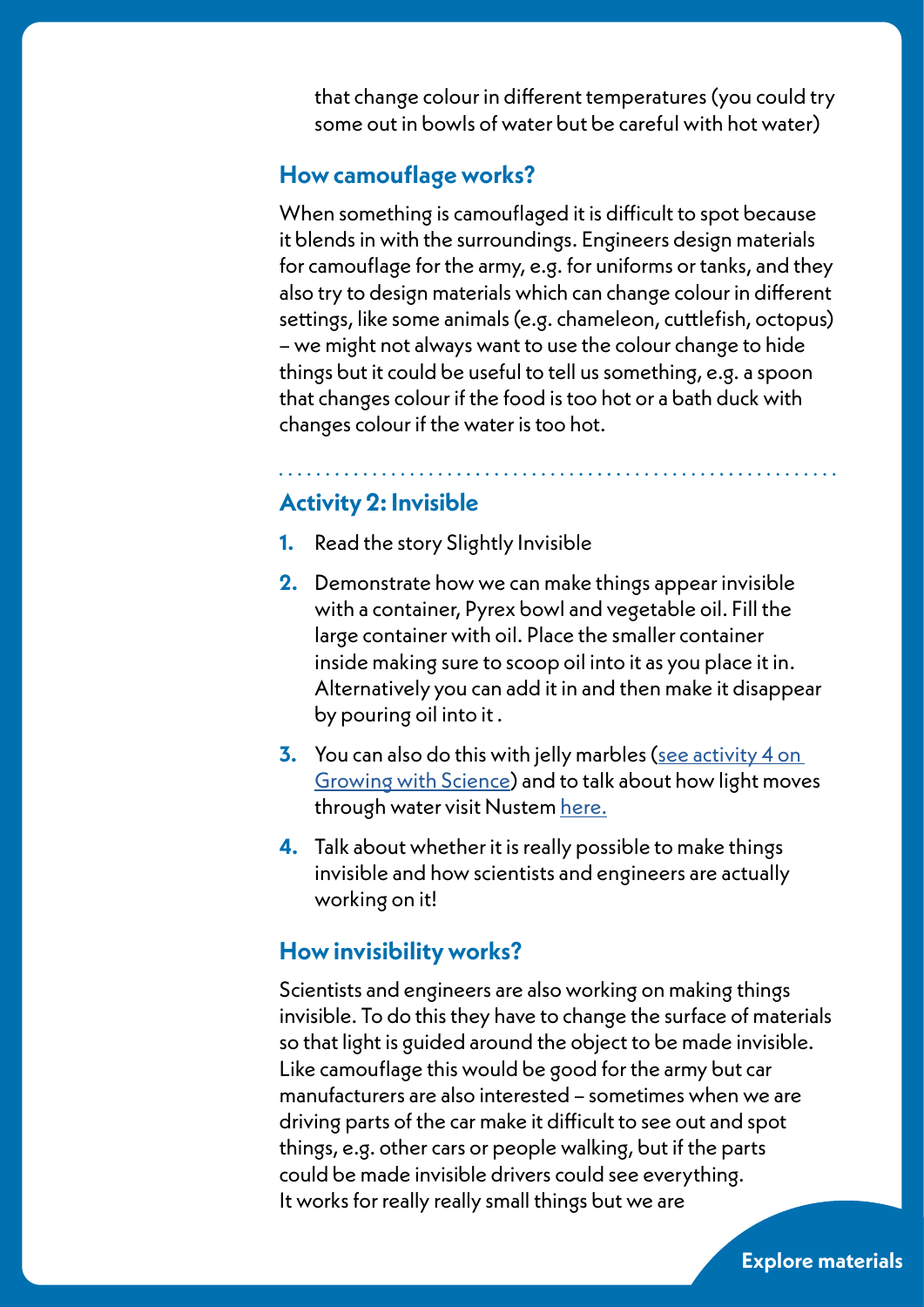still a long way from any applications or being able to make an invisibility cloak for a person. The invisibility experiments in this activity are based on materials with the same refractive index, i.e. how much light bends. We need light to see things and we see because light bounces (reflects) off objects. Normally we can see the Pyrex container (even though it is transparent) because the container has a different refractive index to air so the light travels at a different speed, and bends (see the N[aked](https://www.thenakedscientists.com/get-naked/experiments/making-pyrex-invisible)  [Scientist](https://www.thenakedscientists.com/get-naked/experiments/making-pyrex-invisible)s for an excellent explanation). When the light bends there is some reflection of the light. Since Pyrex and the oil have the same refractive index the light doesn't bend, there is no reflection and we can't see the Pyrex container.

## **Activity 3: Rough and smooth and surface mapping**

#### **Prep for surface mapping –**

Create analysis lid and mark up craft stick (children could help with these tasks depending on age and ability)

#### **Analysis lid:**

Start by drawing around your Duplo blocks – we used a 6 by 12 baseboard and the analysis unit was a 2 by 2 block giving us the 3 by 6 grid shown in the image.

Secondly use scissors or other sharp tool to pierce a hole in the centre of each grid square. Widen using a pen or craft stick

Thirdly fold around the outside edges of the analysis lid and Sellotape the corners





#### **Craft stick**

Use a Duplo block to mark out the heights and write the numbers on.

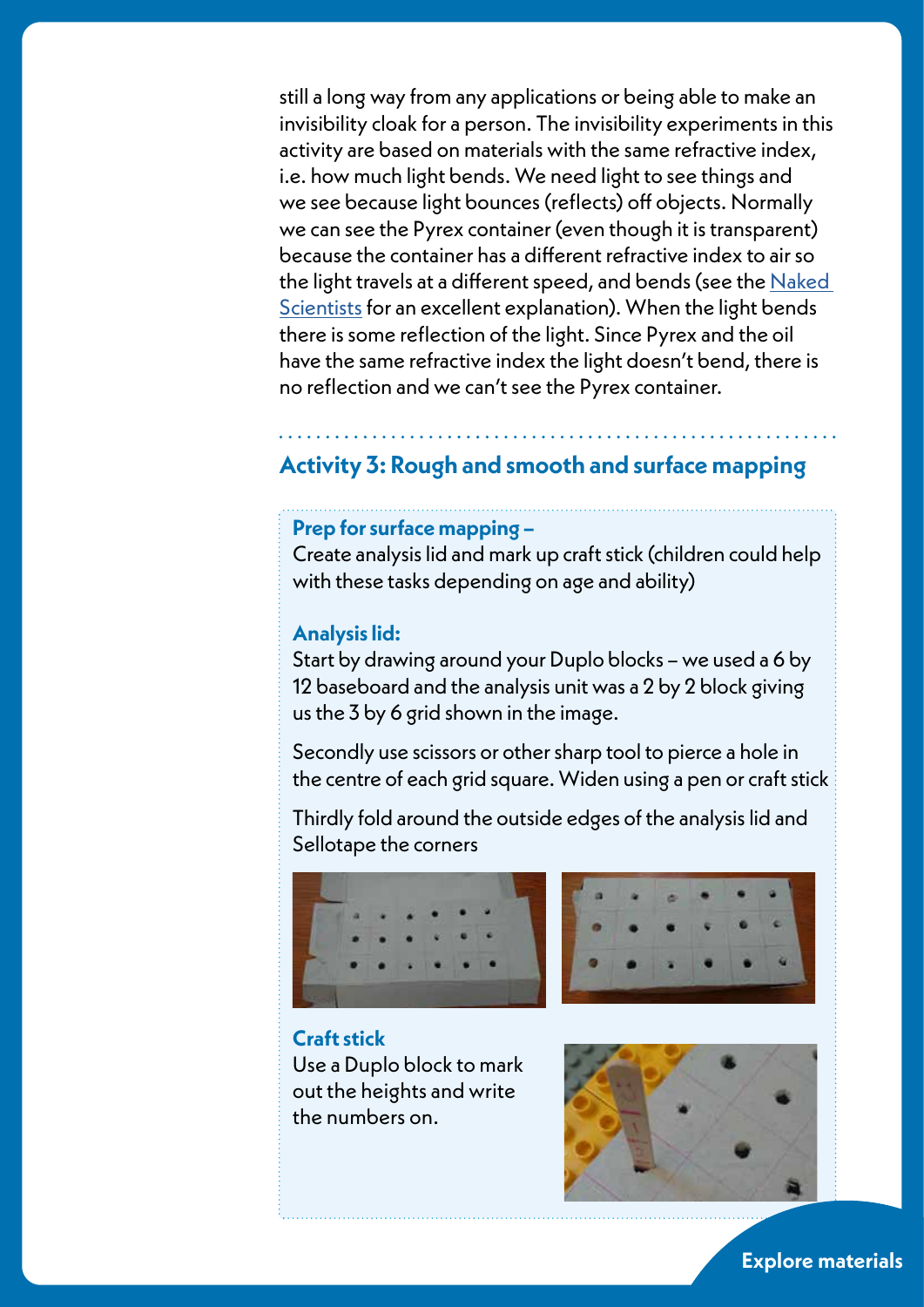- **1.** Read any of the That's Not My X books to introduce the idea of how materials feel
- **2.** Invite children to explore sensory boxes with different rough and smooth objects and classify them based on rough and smooth. This might be sufficient for the youngest children. Older children can continue with the next steps.
- **3.** Discuss that scientists and engineers often want to investigate the surfaces of materials. They don't use their hands to check how rough or smooth something is but special equipment that allows them to 'see' how rough something is.
- **4.** Show the children a Duplo structure hidden within higher Duplo walls. Cover it with a lid and ask them how they could work out what the pattern of blocks is inside the walls. Subsequently, replace the lid with a lid with holes in it, and get out the craft stick. Explain that when the craft stick is put though a hole in the lid we can investigate what is in the box, i.e. how far it goes depends on the surface inside the box. See images below

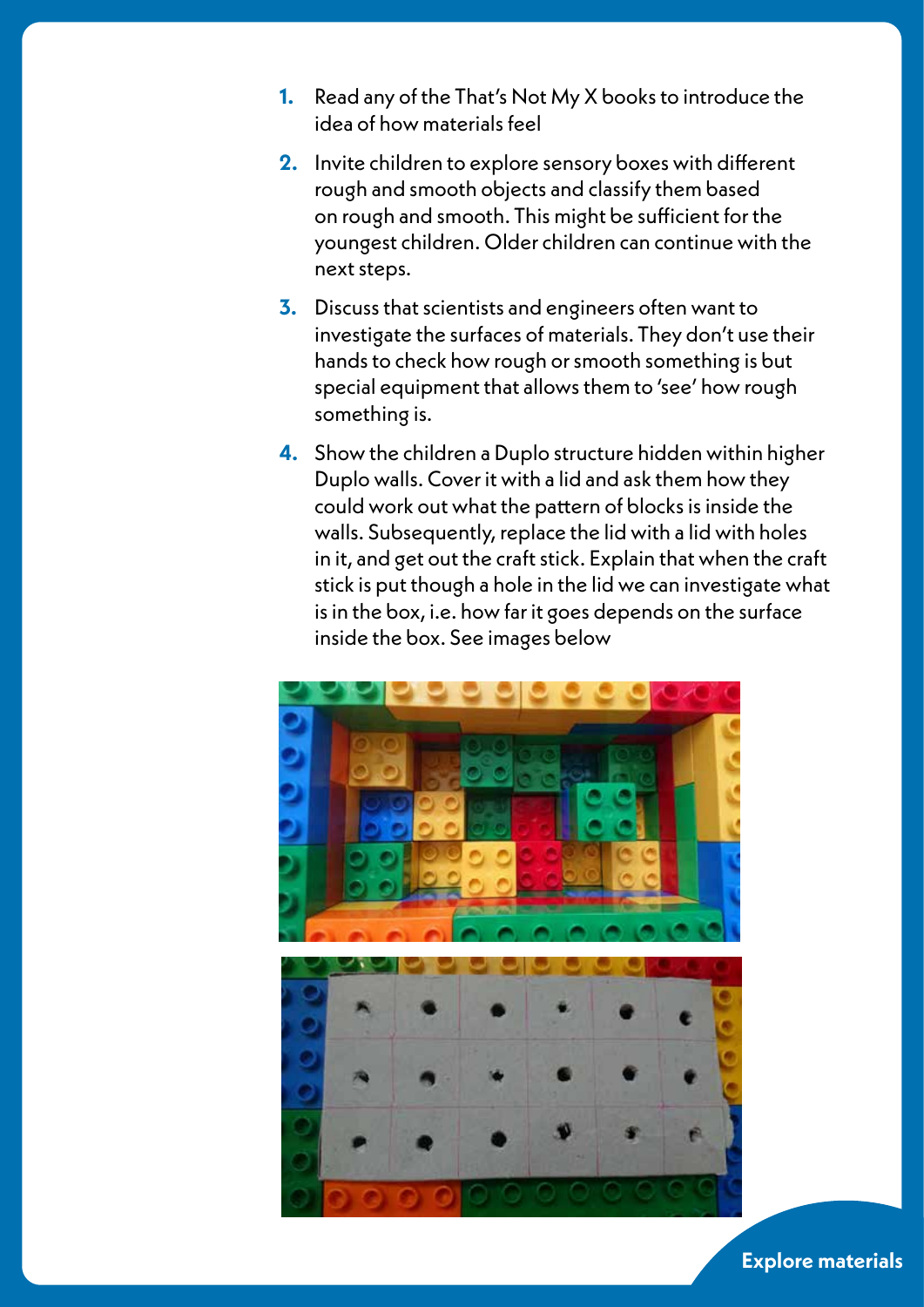**5.** Ask the children to investigate different structures (these should contain a Duplo structure of different heights – we suggest up to a height of 4 blocks inside the walls allowing for you to construct the walls as 5 blocks high). For each box they put the craft stick through each hole in turn and use the stick to count how many Duplo blocks to add to their model of the surface. Alternatively, to practice number writing they could write the number in a grid. At the end they can open the box and check if they got it right. Children can subsequently build challenge structures for each other. In real-life engineers can't open the box but similar methods are used to map out what a surface we can't see looks like whether that is at a small scale to control material properties or to investigate something like the sea bed.



#### **How rough and smooth surface mapping works?**

In order to be able to design materials that change colour, or make things invisible, engineers need to know all about the surface of the materials at a level that can be too small to see. Engineers have made equipment to measure surfaces like an AFM (learn more by finding out about '[Inside the Black Box](https://chem.beloit.edu/edetc/reprints/ST_0612_46.pdf)' experiment) which is basically like a very tiny stick that taps the surfaces at different points and can then build up an image of the surface and measure the roughness at a very small scale.